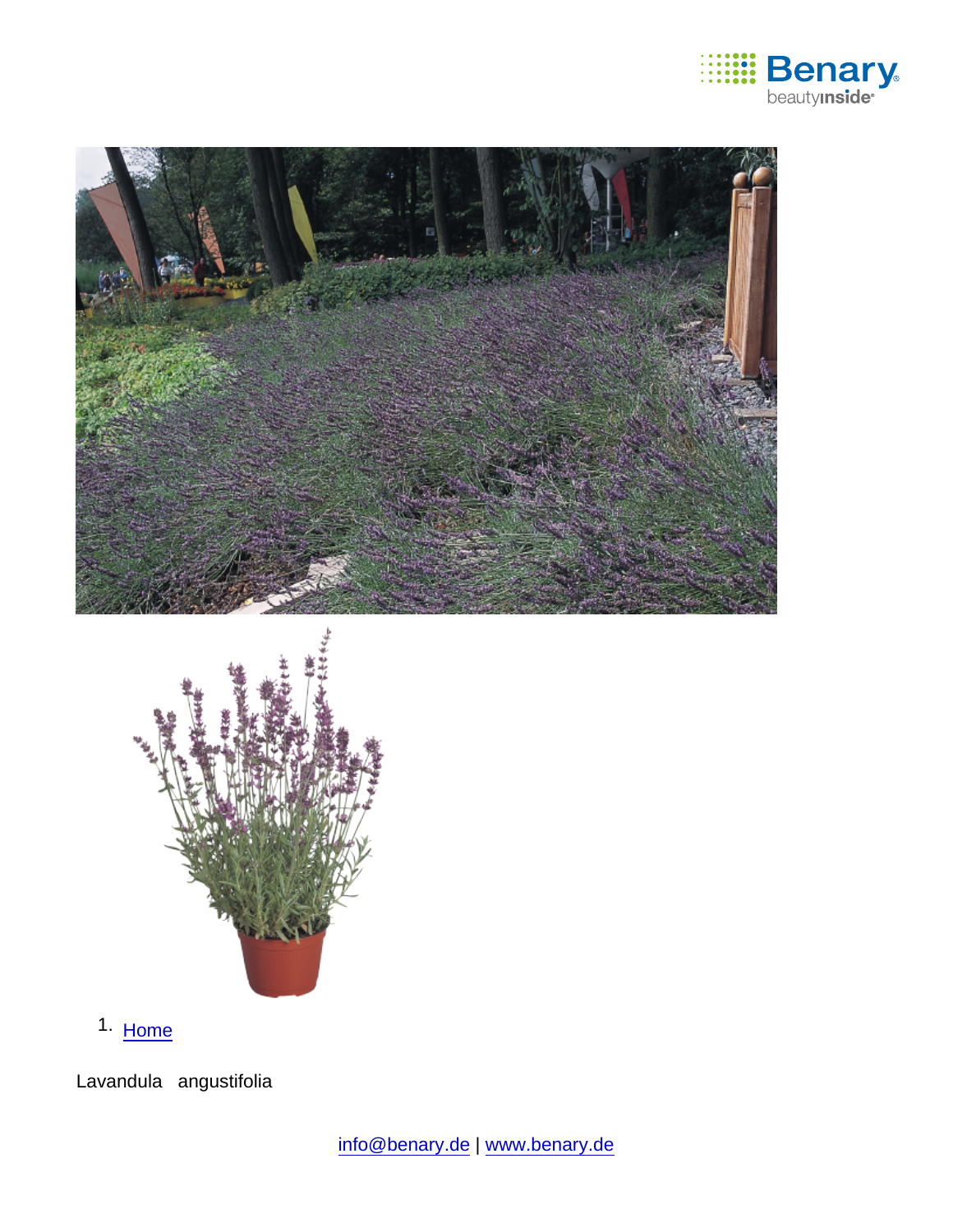

# **Munstead**

- Deep lavender blue flowers
- Compact evergreen clump-forming perennial

[Bookmark](https://www.benary.com/flag/flag/product/5971?destination&token=HZhK893ej25fsssWP78vyJzCHhH5UcY5aFuKcuhOmH8) [Recommend](mailto:?subject=Benary Lavandula angustifolia &body=https://www.benary.com/print/pdf/node/5971) **Print** Crop Time Spring: 10 - 12 months **Height** 16 ? / 40 cm Exposure Sun Seed Form Raw Seed, ApeX Heat Zone  $12 - 7$ Hardiness Zone 5 - 9 Best Uses Bedding, Cutflower, Landscape

# Culture guide

Usage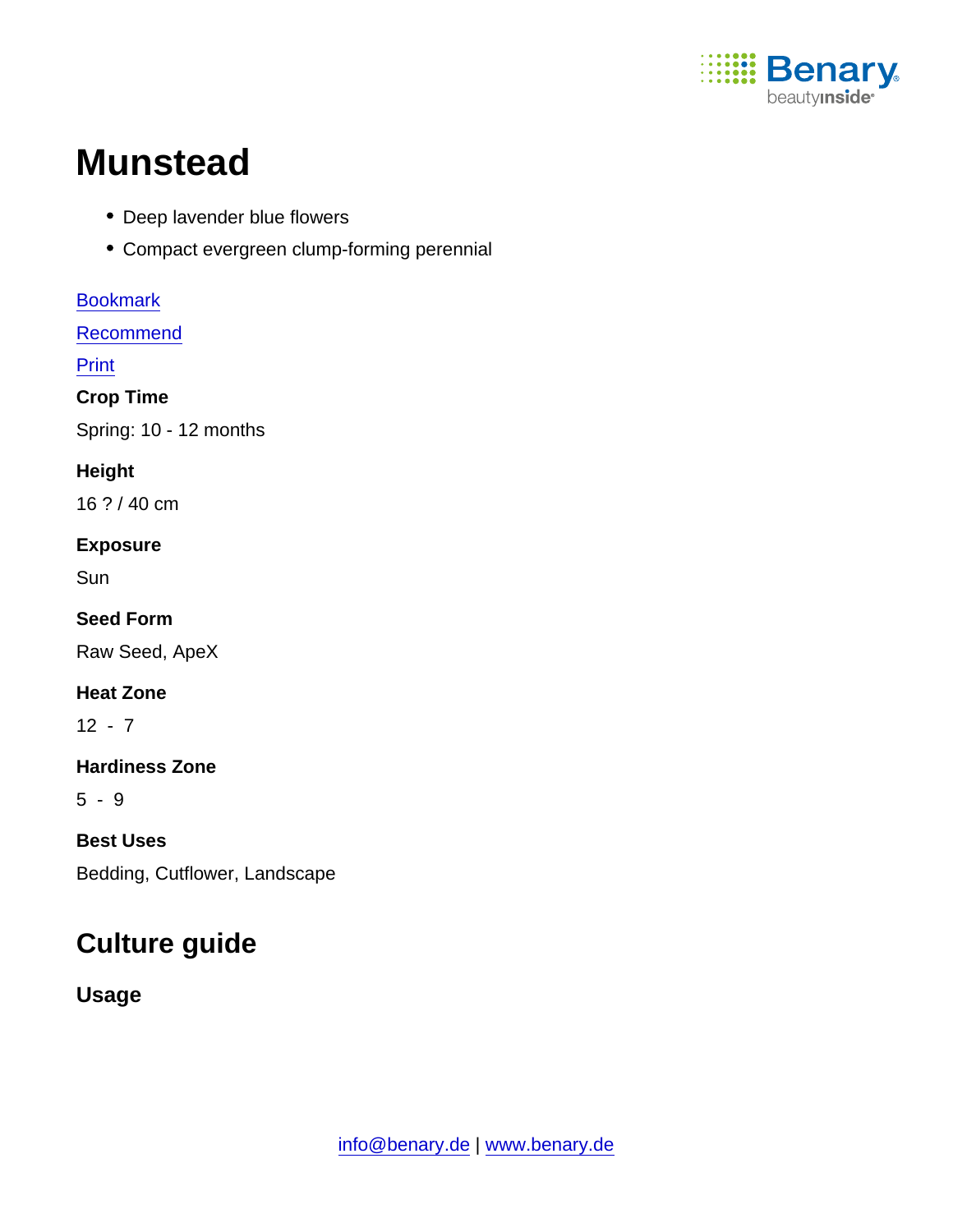

Plants for border and open positions, ornamental leaf plant, aromatic plant, medicinal plant, pot and container plants, plants attractive for bees, extensive roof planting

#### Sow time

January-March for green pots, June-August for flowering in pots the following year

#### Sowing method

1-2 seeds per plug

#### **Germination**

Germinates in 14-20 days at 65-72 °F (18-22 °C). Light is required for germination. Treated ApeX seed increases germination percentages over that of raw seed.

## Growing on

Transplant plugs after 9 weeks. Grow on at 55-65 °F (12-18 °C) in an alkaline medium. Vernalization is required for flower initiation. After vernalization, begin forcing plants at temperatures of 60-65 °F (15-18 °C) for 6-7 weeks under long days to promote flowering.

#### Media

Use a well-drained, growing perennial substrate with 0-15 % clay, 0-15 % parts (e.g. perlite, sand, bark), 1-2 kg/m<sup>3</sup> complete balanced fertilizer, 0-2 kg/m<sup>3</sup> slow release fertilizer (3-9 months), iron-chelate, micronutrients, pH: 5.8-7.0.

## **Temperature**

Grow at 12-21 °C or outdoors. In winter indoors frost free at 3-5 °C or outdoors. Outdoor fleece cover needed. In spring the plants start to grow for 6-8 weeks at 18-21 °C. Cold temperatures at 12-15 °C will increase the cultivation time by 3-4 weeks. A chilling period (vernalization) for flower initiation for at least 15 weeks at 3-5  $\degree$ C is required. A forcing in spring with warm temperatures need high light intensity and decreases the cultivation time.